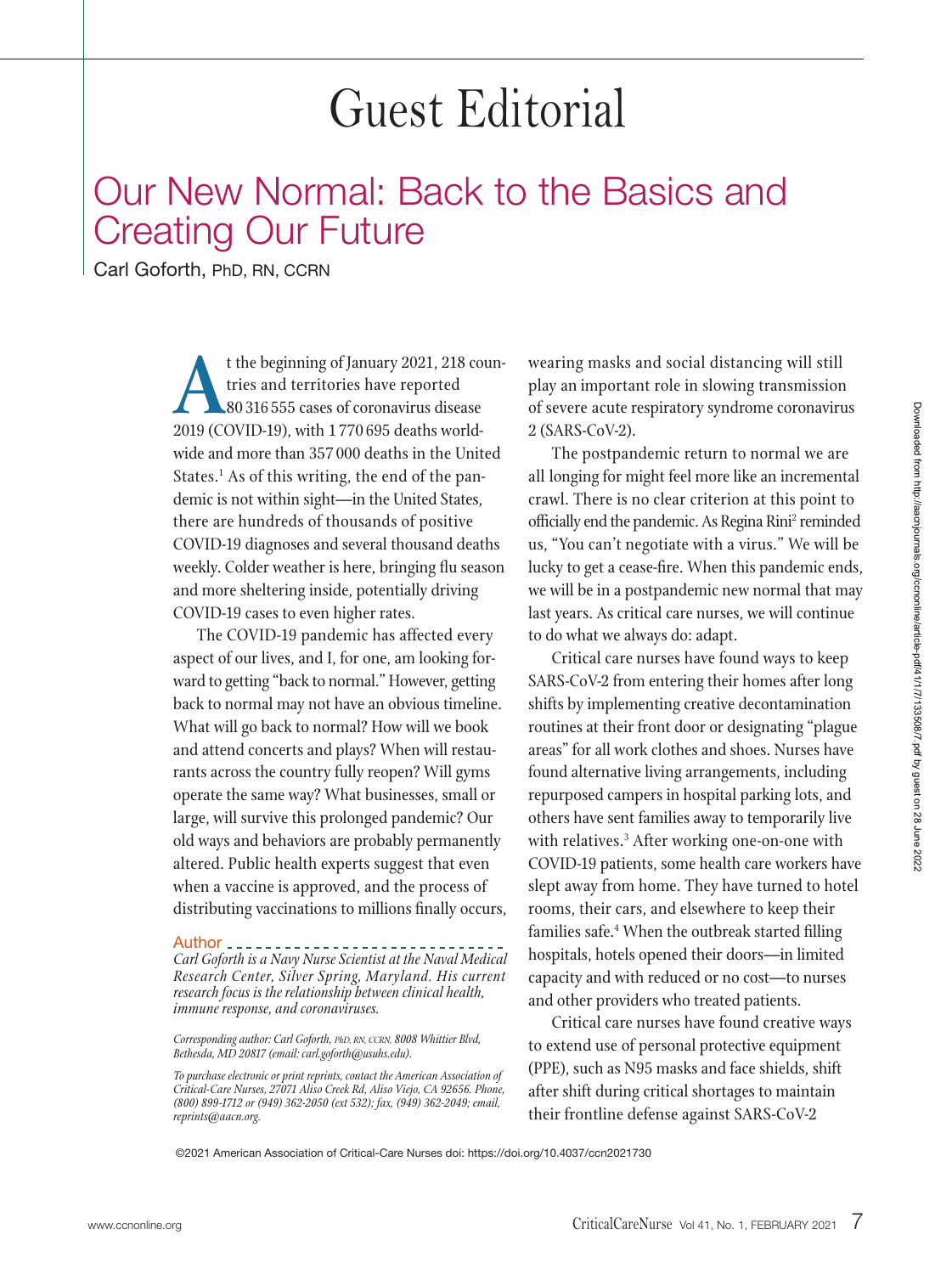transmission. In turn, critical care nurses, nursing organizations such as National Nurses United, and others have protested and battled to address the shortages to get PPE in the hands of those who need it the most.<sup>5-7</sup>

New pandemic phrases have hijacked our everyday conversations, such as *flatten the curve, social distancing, transmission rates,* and *asymptomatic spreaders.* Our boot camp–style learning of this new lexicon has had an immediate effect on everyday life. We have radically changed virtually everything: how we commute, work, shop, manage our health, socialize, educate our children, and consider the care of older family members. All these changes were in the name of flattening the curve.

The pandemic has also reinforced some of the basic tenets we learned early in our professional careers, including timeless concepts such as handwashing, communication skills both within the team and to patients and family members, and maintaining resilience. These practices are now more important than they ever have been in recent memory. Hand hygiene should be at the top of the priority list. Hand sanitation is an essential, not optional, method of infection prevention. Since Semmelweis first reported the benefit of hand hygiene in the mid-19th century, $^{\mathrm{s}}$  hand hygiene has been, and should remain, the cornerstone of all interventions for preventing health care–associated infections. Use of either alcohol- based sanitizing solutions or soap and water has been found to notably reduce respiratory viruses, *Staphylococcus aureus,* gastrointestinal infection, and other outbreaks in health care settings. By extension, proper hand hygiene will limit any possible contact transmission of SARS-CoV-2. Although handwashing has always been a cornerstone of nursing practice, the reinforcement of hand hygiene among the public via health messages and media has raised awareness to new heights.

Another back-to-basics tenet we must maintain is how we interact with our patients, especially after a COVID-19 diagnosis, and their families. All health care institutions have implemented policies to address the volume of COVID-19 patients admitted to hospitals, including some of the strictest, most unprecedented visitation policies we have seen in decades. Because these visitation policy changes heighten the already challenging communication practices, we must renew our efforts to (1) maintain constant open engagement with patients and family members, (2) use remote or tele-health options (eg, FaceTime, Skype, Zoom) when

possible, and (3) practice early recognition of the barriers that may erode good communication. For example, in hospitals where a designated family member was invited to join rounds, smart use of technology has lent a voice to both members of the health care team and caregivers who are no longer at the bedside.<sup>9</sup>

Early in the COVID-19 pandemic, the risks to both health care institutions and communities were high, solid epidemiological information was lacking, and, at least initially, PPE access was scarce. The initial weeks and months after a new health care community threat has been identified are often chaotic, with only initial epidemiological information to guide immediate decisionmaking. Understandably, it is difficult to make accurate hospital policy choices during these challenging conditions, and many COVID-19–related policies will change multiple times as new information is released. Constant policy changes are difficult for the nursing staff, hospital staff, patients, and visitors. Many patients were already afraid to enter a hospital, and now COVID-19 has more than likely terrified them with the prospect of a visit. Clear and consistent communication around policy can help manage patient expectations, and, most importantly, facilitate trust.

It is common to feel weighed down by the things in life we cannot control, such as the dynamic changes taking place in our critical care and other inpatient units as the COVID-19 census rises and falls. Although we have dedicated our careers to adapt to anything thrown in our way, fatigue from continuous social distancing, changing regional or community quarantine procedures, and limited contact with many family members and friends can erode our resilience if we are not careful. However, we can control the steps we take after an unexpected change and develop a plan to address it. Setting goals, prioritizing, and using checklists can reenergize us. Checklists allow us to direct our energy to where it is most needed at that moment, which can help distract and reorient us away from the things we cannot control to focus on what actually needs to get done. Being optimistic is important, and it does not mean we are being unrealistic. Always think "however this" in a tough situation; for example, "the situation isn't great; however, this is what I can do about it." Johns Hopkins School of Medicine<sup>10</sup> and the University of California-Davis<sup>11</sup> provide the following guidance to maintain resilience in the face of the COVID-19 pandemic: